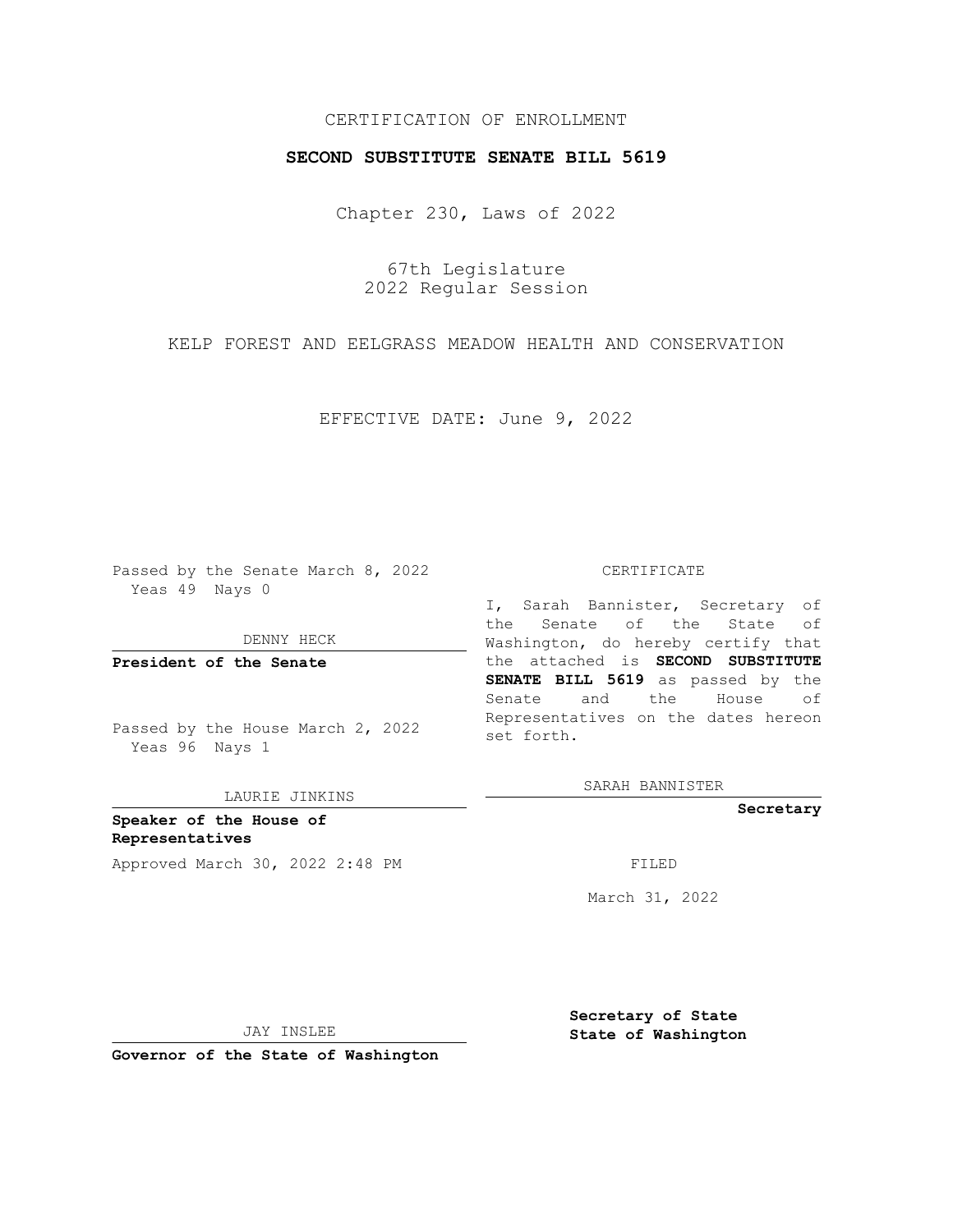## **SECOND SUBSTITUTE SENATE BILL 5619**

AS AMENDED BY THE HOUSE

Passed Legislature - 2022 Regular Session

# **State of Washington 67th Legislature 2022 Regular Session**

**By** Senate Ways & Means (originally sponsored by Senators Lovelett, Conway, Das, Hasegawa, Nobles, Pedersen, Randall, Rolfes, Saldaña, Stanford, Van De Wege, and C. Wilson; by request of Department of Natural Resources)

READ FIRST TIME 02/07/22.

 AN ACT Relating to conserving and restoring kelp forests and eelgrass meadows in Washington state; adding a new section to chapter 3 79.135 RCW; and creating new sections.

BE IT ENACTED BY THE LEGISLATURE OF THE STATE OF WASHINGTON:

 NEW SECTION. **Sec. 1.** (1) The legislature finds that coastal ecosystems and marine vegetation provide an array of valuable ecosystem goods and services to deep water and nearshore environments in Puget Sound and along the coastline. In particular, kelp forests and eelgrass meadows act as three dimensional foundations for diverse and productive nearshore ecosystems, supporting food webs and providing important habitat for a wide array of marine life, including orcas and threatened and endangered salmon and salmonid species. These marine forests and meadows play an important role in climate mitigation and adaptation by sequestering carbon and relieving impacts from ocean acidification. Marine vegetation can 16 sequester up to 20 times more carbon than terrestrial forests, and therefore represent a critical tool in the fight against climate change.

 (2) Washington state is home to 22 species of kelp and is a global hotspot for kelp diversity. However, these kelp forests are under threat and have declined in recent decades. A 2018 study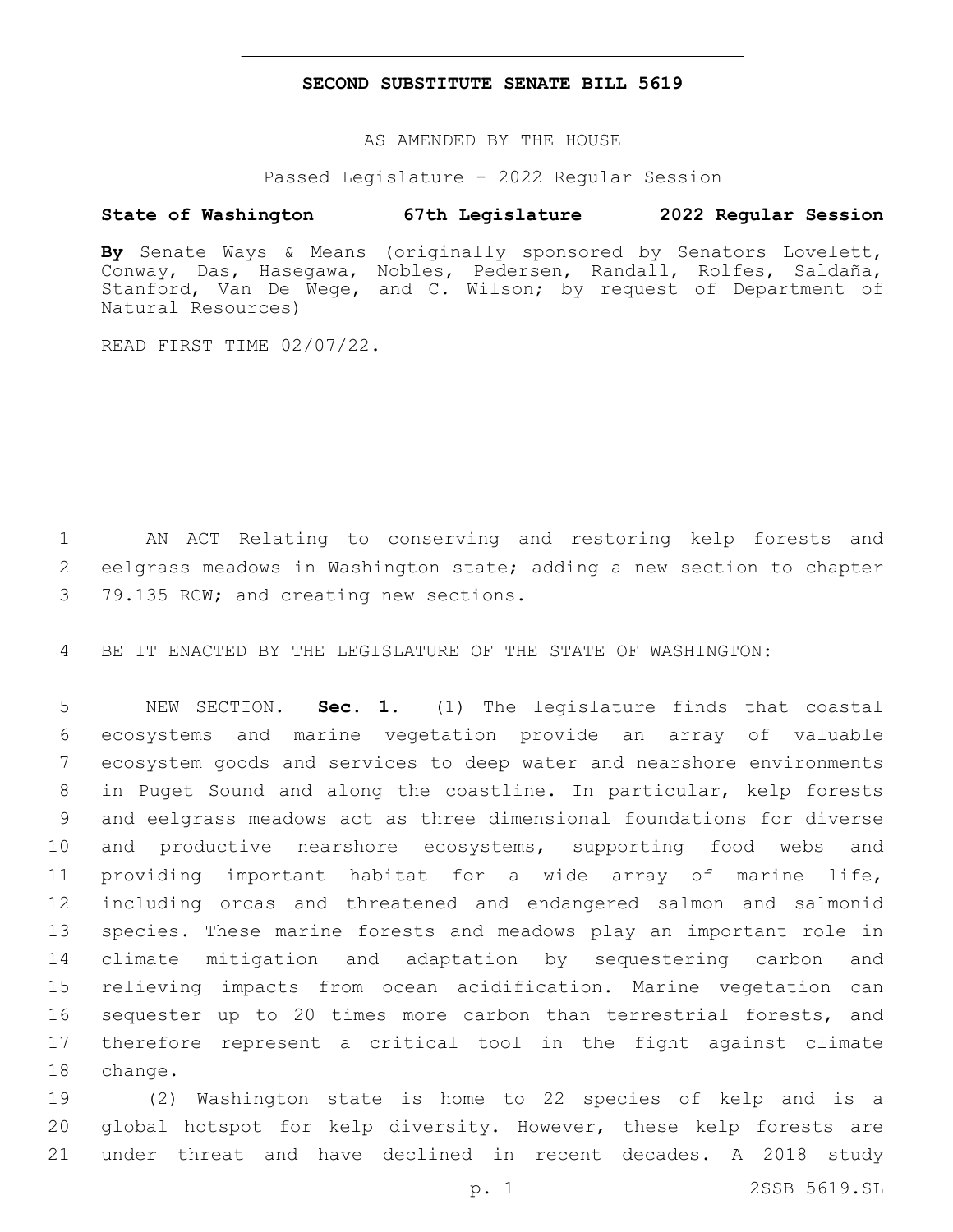conducted by the Samish Indian Nation on the bull kelp beds in the San Juan Islands found a 305-acre loss of kelp beds from 2006 to 2016, a 36 percent decline in one decade. A statewide study published in 2021 by the department of natural resources found that compared to the earliest baseline in 1878, the amount of bull kelp in 2017 had decreased by 63 percent in south Puget Sound, with individual areas 7 showing up to 96 percent loss.

 (3) The legislature also finds that kelp and eelgrass have important cultural value to northwest tribal nations and have provided diverse marine resources that have sustained and inspired indigenous traditions over generations. In particular, bull kelp has played a prominent role in traditional knowledge and technology and is used in fishing, hunting, and food preparation and storage. Decline in kelp forests threatens these uses, and the cultural 15 livelihoods of Northwest tribal nations.

 (4) Washington state's native eelgrass meadows (*Zostera marina*) also provide vital habitat for many organisms, including nursery habitat for juvenile salmon and feeder fish. Native eelgrass can provide a refuge for shellfish from the effects of ocean acidification. Native eelgrass also helps prevent erosion and maintain shoreline stability by anchoring seafloor sediment with its spreading roots and rhizomes. Native eelgrass is used as an indicator of estuary health, because of its fast response to changes in water quality. Examples of rapid native eelgrass loss include Westcott Bay 25 in San Juan county, where in 2000 there were 37 acres of eelgrass meadows and 20 years later less than one acre remains. Changes in the abundance or distribution of this resource are likely to reflect changes in environmental conditions and therefore are key species to monitor and protect to ensure marine ecosystem health.

 (5) Kelp forests and eelgrass meadows also provide and enhance diverse recreational opportunities, including productive fishing and picturesque kayaking and diving. These activities are important for local economies and for promoting strong senses of place and overall 34 human well-being in communities.

 (6) There is a need for greater education and outreach to communities to promote sustainable recreation practices in and near native kelp forests and eelgrass meadows, such as those called for in the Puget Sound kelp conservation and recovery plan.

 (7) Existing regional plans for conservation of kelp forests and eelgrass meadows, including the Puget Sound kelp conservation and

p. 2 2SSB 5619.SL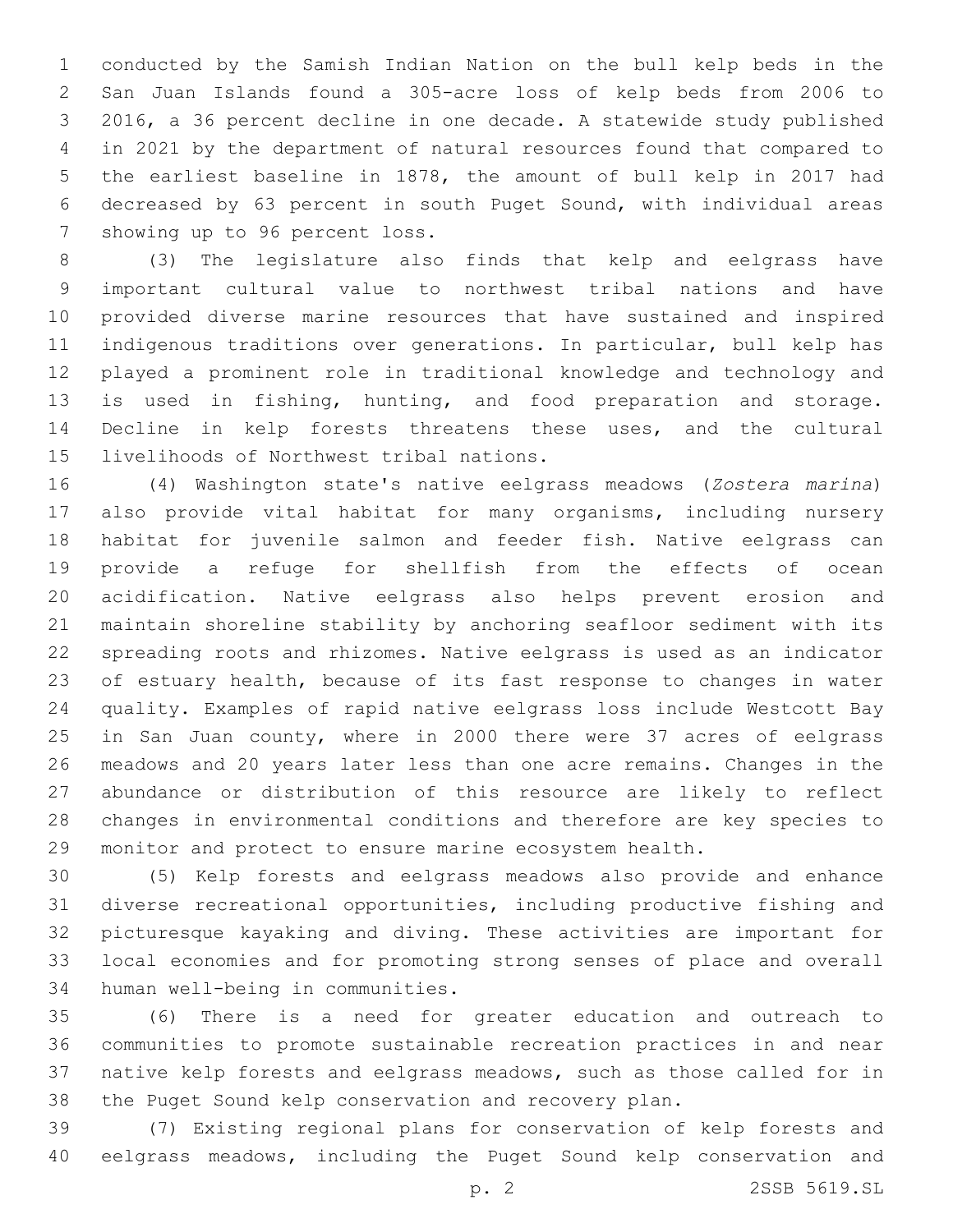recovery plan (2020) and the Puget Sound eelgrass recovery strategy (2015), identify the need to prioritize areas for conservation and restoration based on historical and current distributions.

 (8) Existing state plans for combatting ocean acidification in Washington, adopted in 2013 and 2017, identify actions to advance research and explore conservation and restoration of kelp and eelgrass, along with other aquatic vegetation, to help mitigate 8 impacts of ocean acidification locally.

 (9) The legislature further finds that our terrestrial and marine ecosystems are interlinked and the state must be proactive in conserving our resources from trees to seas by protecting and restoring our marine forests and meadows in concert with conservation and reforestation of terrestrial forests. Therefore, it is the intent of the legislature to conserve and restore 10,000 acres of native 15 kelp forests and eelgrass meadows by 2040.

 NEW SECTION. **Sec. 2.** A new section is added to chapter 79.135 17 RCW to read as follows:

 (1) The department shall, consistent with this section, and subject to available funding, work with partners to establish a native kelp forest and eelgrass meadow health and conservation plan that endeavors to, by the year 2040, conserve and restore at least 10,000 acres of native kelp forests and eelgrass meadows. The plan 23 should proactively and systematically address:

 (a) The potential loss of native kelp forest and eelgrass meadow habitat throughout Puget Sound and along the Washington state 26 coastline:

 (b) Potential current and future stressors related to the decline 28 of native kelp forests and eelgrass meadows; and

 (c) Awareness, action, and engagement tools being used by public and private entities in the Puget Sound region to raise awareness of the importance of conserving and restoring native kelp forests and eelgrass meadows and reducing stressors related to their decline.

 (2) The department shall develop the plan to assess and prioritize areas for coordinated conservation and restoration actions. The plan must consist of the following elements: Assessment and prioritization; identifying coordinated actions and success 37 measures; monitoring; and reporting.

 (a) The department shall, together with partners, develop a framework to identify and prioritize native kelp forest and eelgrass

p. 3 2SSB 5619.SL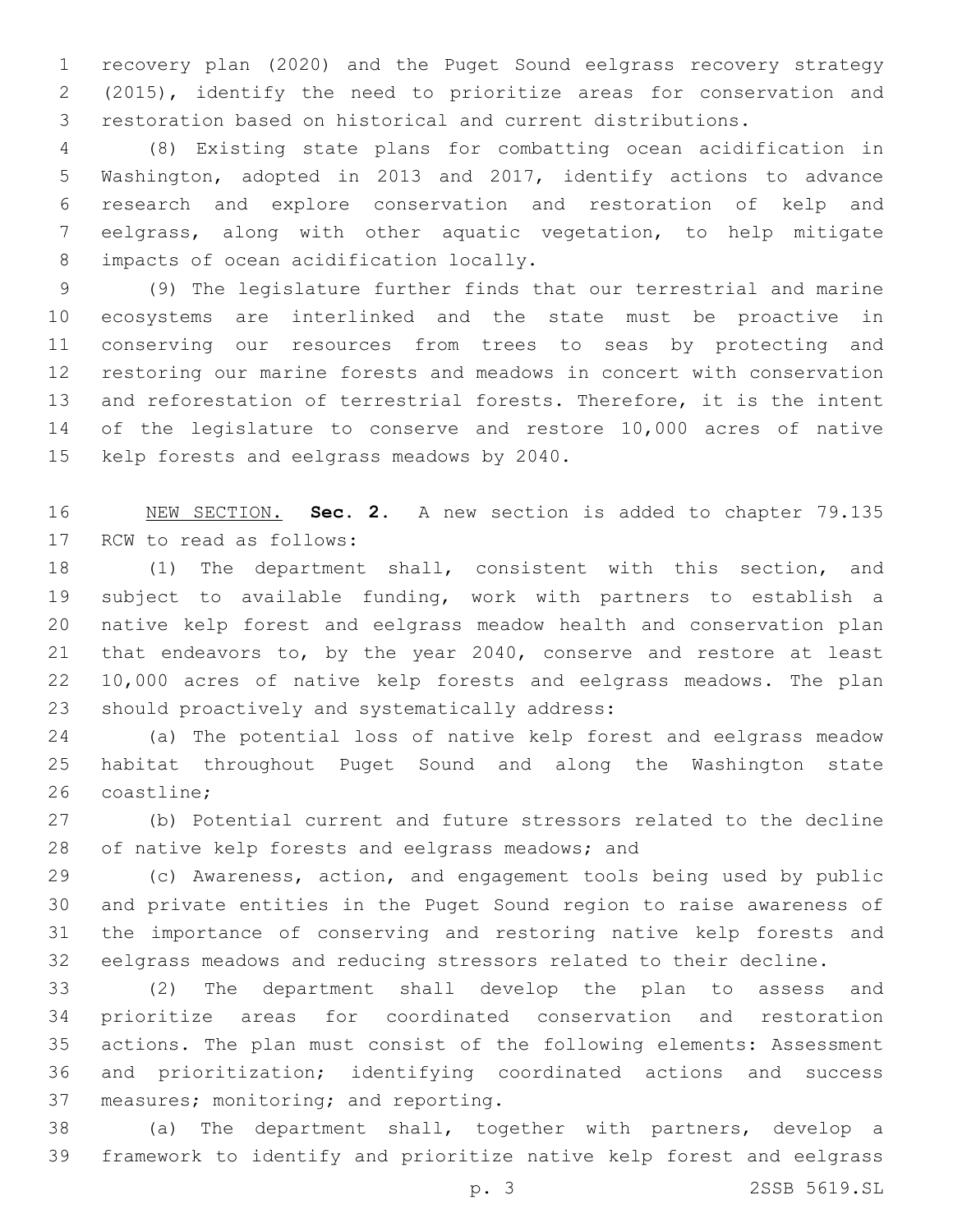meadow areas in greatest need of conservation or restoration. The 2 framework must:

 (i) Incorporate conservation of native kelp forests and eelgrass meadows. Utilize and build on existing research to map and prioritize areas of native kelp forests and eelgrass meadows throughout Puget Sound and along the coast that are at highest risk of permanent loss, or contribute significant environmental, economic, and cultural benefits to tribal nations and local communities, including salmon recovery and water quality, and where opportunities for partnership and collaboration can accelerate progress towards the goal, and develop criteria by which an acre of kelp forests and eelgrass meadows can be considered to be conserved or restored;

 (ii) Identify research necessary to analyze and assess potential ecological, environmental, and community benefits of aquaculture of 15 native seaweed species;

 (iii) Map and prioritize native kelp forest and eelgrass meadow areas throughout Puget Sound and along the coast where they were historically present, identifying priority locations for restoration, and where opportunities for partnership and collaboration exist that will accelerate progress towards the goal. This should include identification of sites where restoration may be possible and would most benefit nearshore ecosystem function, including where restoration could also support healthy kelp forests and eelgrass meadows, salmon recovery, water quality, and other ecosystem benefits, such as mitigating the negative effects of ocean 26 acidification;

 (iv) Identify potential stressors impacting the health and vitality of native kelp forests and eelgrass meadows in prioritized areas in order to specifically address them in conservation and 30 restoration efforts.

 (b) In developing coordinated actions and success measures, the 32 department shall:

 (i) Conduct an assessment and inventory of existing tools relevant to conserving and restoring native kelp forests and eelgrass meadows and reducing stressors related to their decline;

 (ii) Identify new or amended tools that would support the goals 37 of the plan created under this section; and

 (iii) Identify success measures to track progress toward the 39 conservation and restoration goal.

(3) In developing the plan, the department shall:

p. 4 2SSB 5619.SL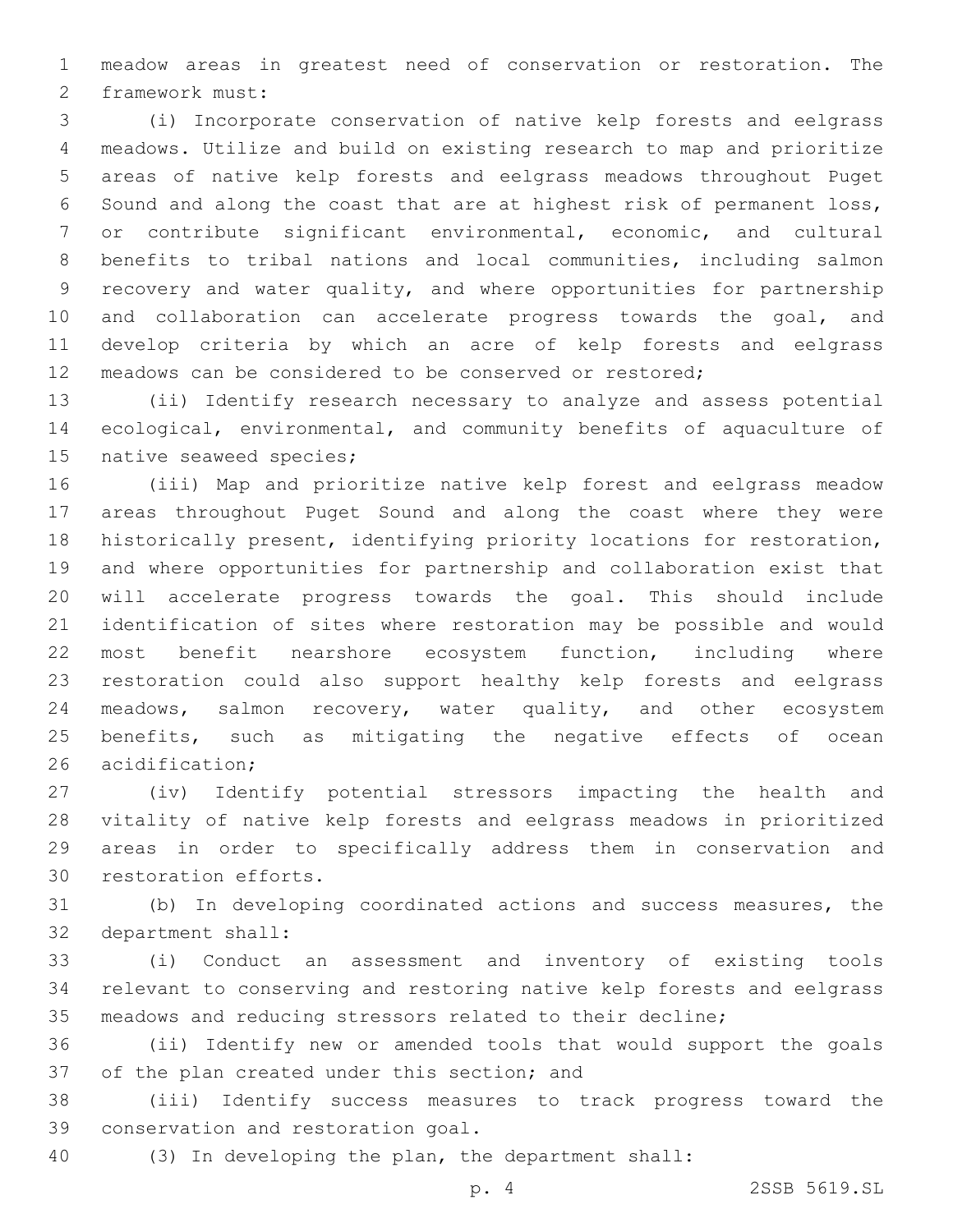(a) Involve impacted communities using the community engagement 2 plan developed under RCW 70A.02.050;

 (b) Consult with federally recognized tribal nations, including consultation on the cultural and ecological importance of native kelp forests and eelgrass meadows now threatened by urbanization or other disturbances;6

 (c) Engage and collaborate with state and federal agencies, such as the national oceanic and atmospheric administration, the Northwest straits commission, the department of ecology, the department of fish and wildlife, the Puget Sound partnership, the recreation and 11 conservation office, and the marine resources advisory council;

 (d) Engage with representatives from other stakeholder groups that may have vested and direct interest in the outcomes of the plan including, but not limited to, shellfish growers, the boating 15 industry, and recreational user communities.

 (4)(a) By December 1, 2022, the department must submit a report in compliance with RCW 43.01.036 to the office of financial management and the appropriate committees of the legislature, to include community engagement plans and schedule for plan development. The native kelp forest and eelgrass meadow health and conservation plan must be finalized and submitted to the office of financial management and the appropriate committees of the legislature by December 1, 2023, including a map and justification of identified priority areas based on collaboratively developed criteria, and a list of potential tools and actions for conservation or restoration of these priority areas. A monitoring plan based on the identified 27 success measures will also be submitted.

 (b) Subsequently, each biennium, the department shall continue to monitor the distributions and trends of native kelp forests and eelgrass meadows to inform adaptive management of the plan and coordinated partner actions. The department shall submit a report to the legislature that describes the native kelp forest and eelgrass meadow conservation priority areas, and monitoring approaches and findings, including success measures established in the plan. Beginning December 1, 2024, and by December 1st of each even-numbered year thereafter, the department shall provide the appropriate committees of the legislature and the office of financial management 38 with: